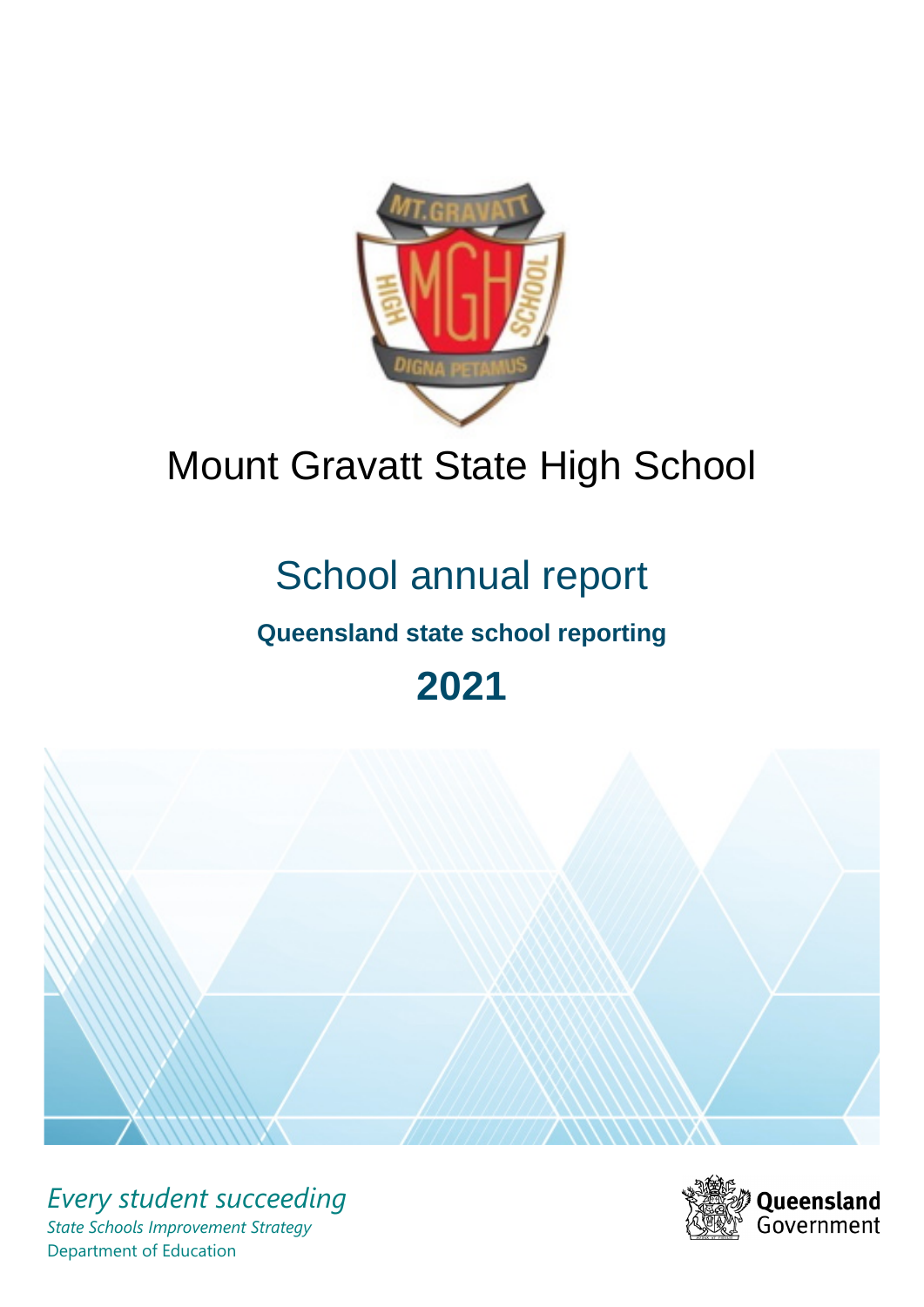**OFFICIAL – Public** Published as information source only. Public information used to create this report may not appear in this format in the public domain Please refer to disclaimer information.

#### **Contact details**

| <b>Postal Address</b> | PO Box 2515 Mansfield DC 4122    |
|-----------------------|----------------------------------|
| <b>Phone</b>          | (07) 3291 5222                   |
| Fax                   | (07) 3291 5200                   |
| <b>Email</b>          | principal@mtgravattshs.eq.edu.au |
| Website               | https://mtgravattshs.eg.edu.au   |

#### **Disclaimer**

The materials presented in this report are distributed by the Department of Education (the department) as an information source only.

The information and data in this report is subject to change without notice.<br>The department makes no statements, representations, or warranties about the accuracy or completeness of, and you should not rely on, any informa report. The department disclaim all responsibility and all liability (including without limitation, liability in negligence) for all expenses, losses, damages and costs you might incur as a

result of the information in this report being inaccurate or incomplete in any way, and for any reason.

Despite our best efforts, the department makes no warranties that the information in this report is free of infection by computer viruses or other contamination.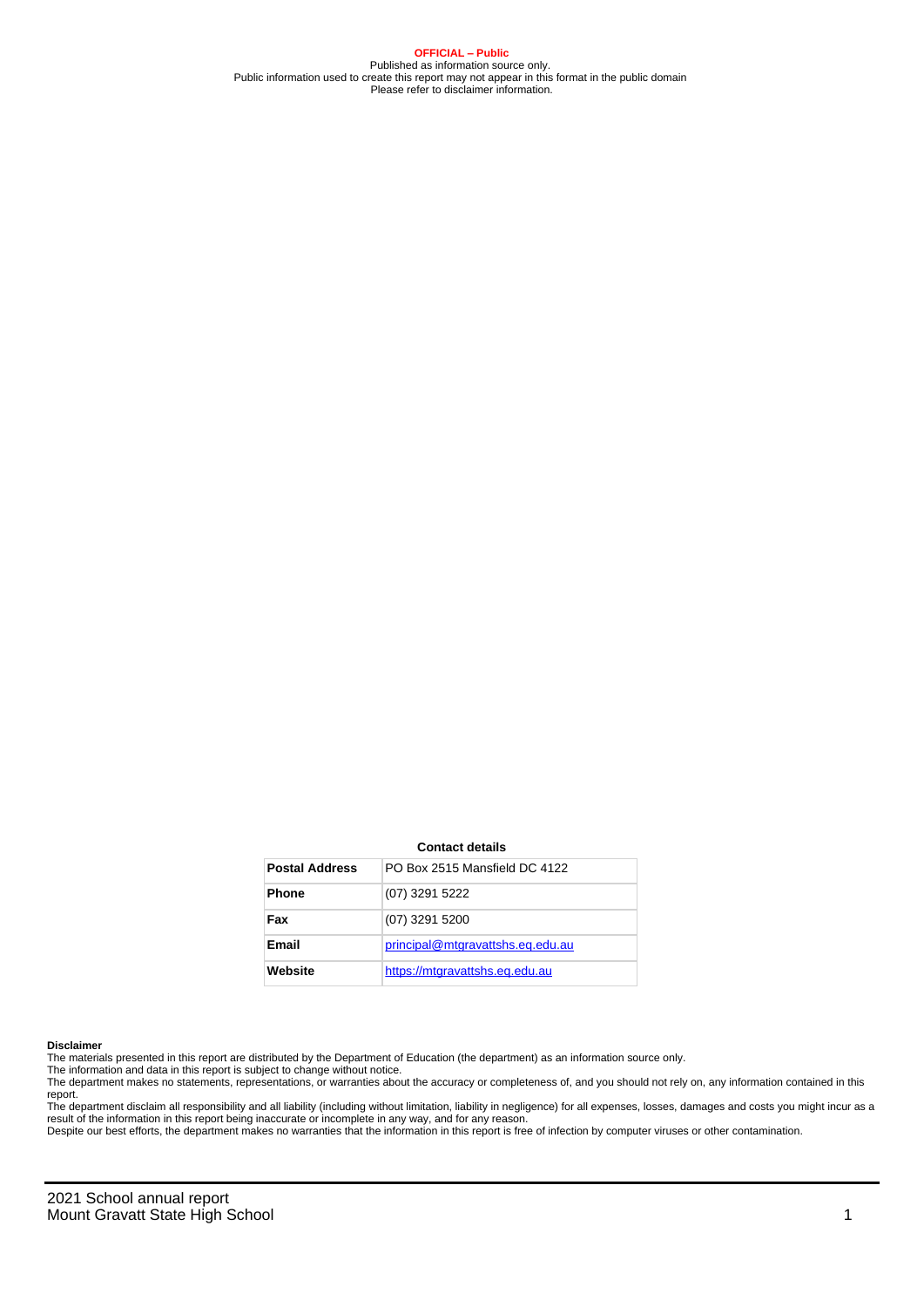| School context                     |                                                                                                                                                                                                   |
|------------------------------------|---------------------------------------------------------------------------------------------------------------------------------------------------------------------------------------------------|
| <b>Coeducational or single sex</b> | Coeducational                                                                                                                                                                                     |
| Independent Public School          | No.                                                                                                                                                                                               |
| Year levels offered in 2021        | Year $7 -$ Year 12                                                                                                                                                                                |
| Webpages                           | Additional information about Queensland state schools is located on the:<br>My School website<br>٠<br>Queensland Government data website<br>Queensland Government schools directory website.<br>٠ |

# **Characteristics of the student body**

## **Student enrolments**

### **Table 1: Student enrolments by year level**

|                   |       | <b>February</b> |       | <b>August</b> |       |       |  |  |
|-------------------|-------|-----------------|-------|---------------|-------|-------|--|--|
| <b>Year Level</b> | 2019  | 2020            | 2021  | 2019          | 2020  | 2021  |  |  |
| Year <sub>7</sub> | 203   | 226             | 228   | 208           | 226   | 227   |  |  |
| Year <sub>8</sub> | 219   | 206             | 224   | 217           | 205   | 219   |  |  |
| Year 9            | 223   | 218             | 205   | 228           | 218   | 204   |  |  |
| Year 10           | 223   | 210             | 207   | 219           | 207   | 210   |  |  |
| Year 11           | 195   | 222             | 206   | 192           | 211   | 200   |  |  |
| Year 12           | 126   | 185             | 207   | 121           | 182   | 203   |  |  |
| <b>Total</b>      | 1,189 | 1,267           | 1,277 | 1,185         | 1,249 | 1,263 |  |  |

Notes

1. Student counts include headcount of all full- and part-time students at the school.

# **Average class sizes**

### **Table 2: Average class size information for each phase of schooling**

| <b>Year Levels</b> | 2019 | 2020 | 2021 |
|--------------------|------|------|------|
| Year 7 – Year 10   | 23   | 23   | 23   |
| Year 11 – Year 12  | 16   | 18   |      |

Notes

1. Classes are measured against the target of 25 students per teacher in Prep to Year 3 and Years 11 to 12, and target of 28 students per teacher in Years 4 to 10. Where composite classes exist across cohorts (e.g. Year 3/4) the class size targets would be the lower cohort target.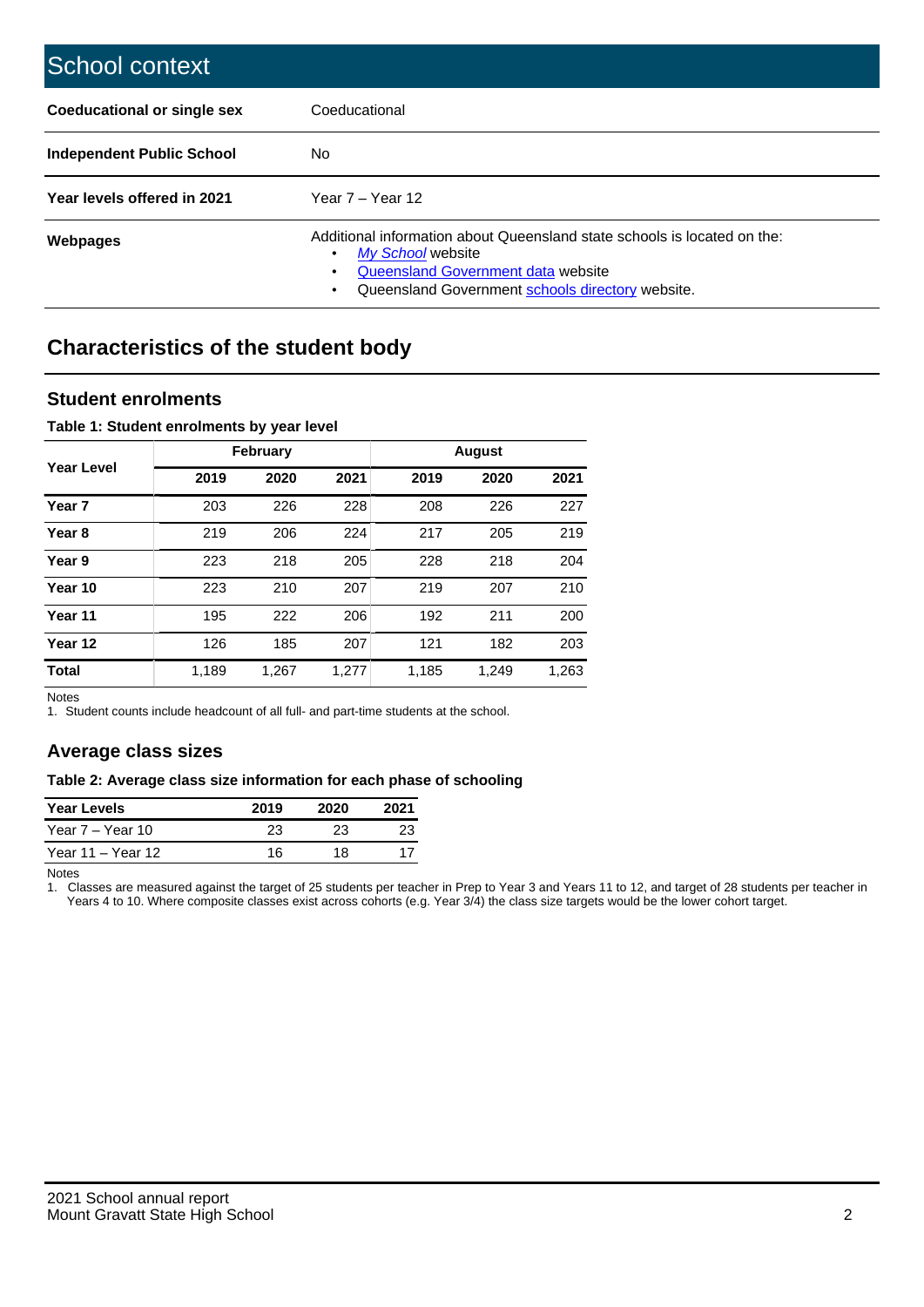# **Respectful relationships education**

To support students' learning, health and wellbeing all state schools are required to implement respectful relationships education through the Prep to Year 10 Australian Curriculum: Health and Physical Education and/or through school pastoral care programs across Prep to Year 12.

## **Parent, student and staff satisfaction**

Tables 3–5 show selected items from the Parent/Caregiver, Student and Staff School Opinion Surveys. In response to the COVID-19 health emergency, the annual school opinion surveys of students, teachers and staff were not administered in 2020. A new time series started in 2021 and data from this collection is not considered directly comparable with earlier collections due to significant methodology changes.

For state level information go to the **[School Opinion Survey](https://qed.qld.gov.au/publications/reports/statistics/schooling/schools/schoolopinionsurvey) webpage**.

### **Table 3: Parent/Caregiver Survey**

| Percentage of parents/caregivers who agree <sup>1</sup> that:                                               | 2019  | 2020 | 2021  |
|-------------------------------------------------------------------------------------------------------------|-------|------|-------|
| This is a good school.                                                                                      | 94.5% |      | 96.1% |
| My child likes being at this school. <sup>2</sup>                                                           | 91.9% |      | 91.7% |
| My child feels safe at this school. <sup>2</sup>                                                            | 94.6% |      | 95.8% |
| My child's learning needs are being met at this school. <sup>2</sup>                                        | 86.6% |      | 86.2% |
| My child is making good progress at this school. <sup>2</sup>                                               | 93.2% |      | 92.1% |
| Teachers at this school expect my child to do his or her best. <sup>2</sup>                                 | 95.3% |      | 96.8% |
| Teachers at this school provide my child with useful feedback about his or her school<br>work. <sup>2</sup> | 83.9% |      | 90.3% |
| Teachers at this school motivate my child to learn. <sup>2</sup>                                            | 85.2% |      | 90.5% |
| Teachers at this school treat students fairly. <sup>2</sup>                                                 | 84.5% |      | 90.2% |
| I can talk to my child's teachers about my concerns. <sup>2</sup>                                           | 90.3% |      | 92.7% |
| This school works with me to support my child's learning. <sup>2</sup>                                      | 88.3% |      | 92.4% |
| This school takes parents' opinions seriously. <sup>2</sup>                                                 | 83.5% |      | 86.1% |
| Student behaviour is well managed at this school. <sup>2</sup>                                              | 91.7% |      | 92.4% |
| This school looks for ways to improve. <sup>2</sup>                                                         | 91.9% |      | 92.3% |
| This school is well maintained. <sup>2</sup>                                                                | 96.6% |      | 96.6% |

Notes

1. Agree represents the percentage of respondents who Somewhat Agree, Agree or Strongly Agree with the statement.

2. Nationally agreed parents/caregiver items.

3. DW = Data withheld to ensure confidentiality.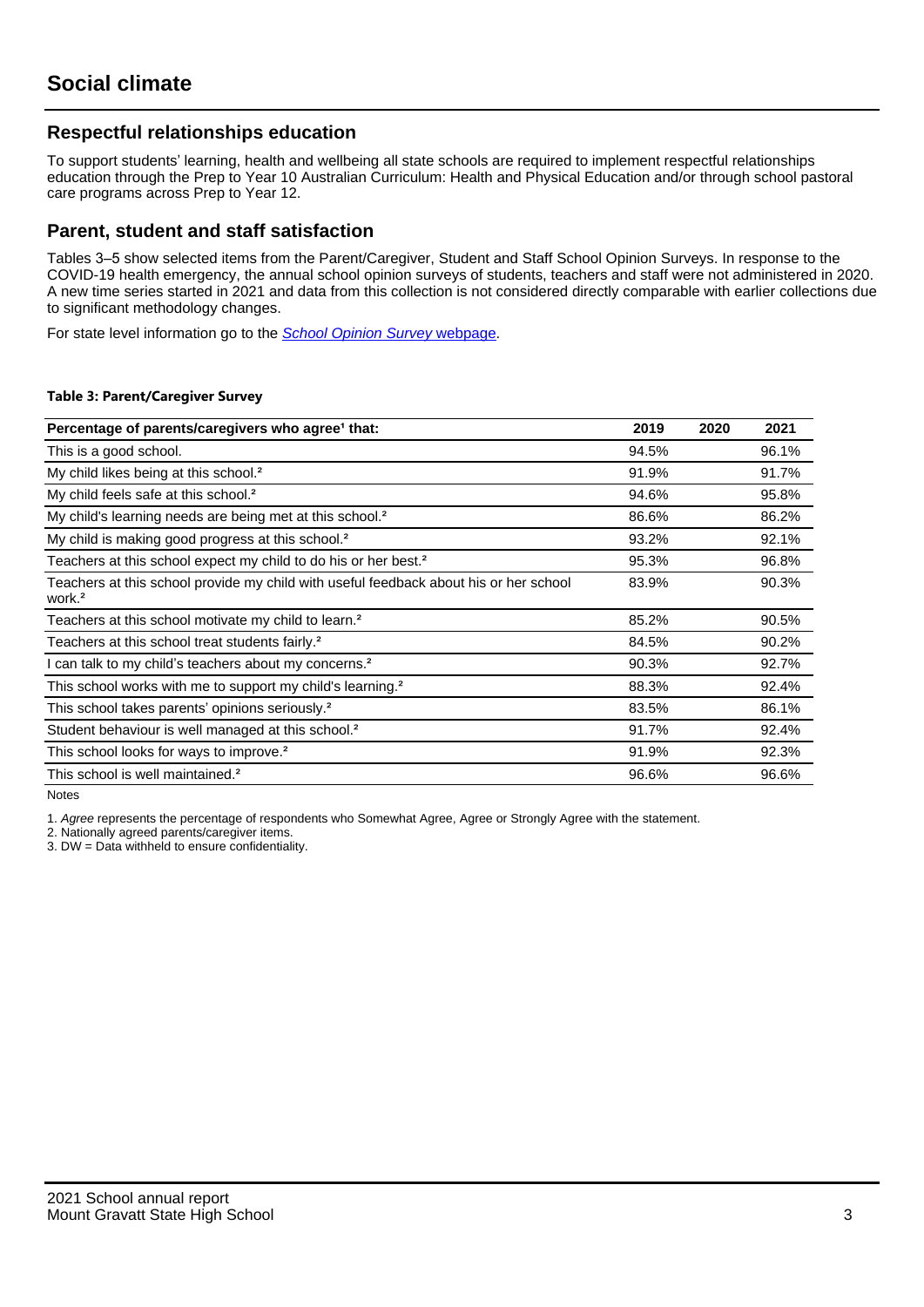#### **Table 4: Student Survey**

| Percentage of students who agree <sup>1</sup> that:                            | 2019  | 2020 | 2021  |
|--------------------------------------------------------------------------------|-------|------|-------|
| I like being at my school. <sup>2</sup>                                        | 87.3% |      | 65.7% |
| I feel safe at my school. <sup>2</sup>                                         | 95.7% |      | 83.4% |
| My teachers motivate me to learn. <sup>2</sup>                                 | 83.8% |      | 74.1% |
| My teachers expect me to do my best. <sup>2</sup>                              | 99.1% |      | 91.6% |
| My teachers provide me with useful feedback about my school work. <sup>2</sup> | 84.5% |      | 77.6% |
| Teachers at my school treat students fairly. <sup>2</sup>                      | 75.2% |      | 66.4% |
| I can talk to my teachers about my concerns. <sup>2</sup>                      | 68.7% |      | 65.0% |
| My school takes students' opinions seriously. <sup>2</sup>                     | 75.2% |      | 42.1% |
| Student behaviour is well managed at my school. <sup>2</sup>                   | 79.3% |      | 69.2% |
| My school looks for ways to improve. <sup>2</sup>                              | 88.7% |      | 70.9% |
| My school is well maintained. <sup>2</sup>                                     | 93.1% |      | 75.9% |
| My school gives me opportunities to do interesting things. <sup>2</sup>        | 90.6% |      | 81.1% |

Notes

1. Agree represents the percentage of respondents who Somewhat Agree, Agree or Strongly Agree with the statement.

2. Nationally agreed student items.

3. DW = Data withheld to ensure confidentiality.

### **Table 5: Staff Survey**

| Percentage of staff who agree <sup>1</sup> that:                                                            | 2019  | 2020 | 2021  |
|-------------------------------------------------------------------------------------------------------------|-------|------|-------|
| I feel confident embedding Aboriginal and Torres Strait Islander perspectives across the<br>learning areas. | 65.6% |      | 75.0% |
| I enjoy working at this school. <sup>2</sup>                                                                | 91.4% |      | 78.6% |
| I feel this school is a safe place in which to work. <sup>2</sup>                                           | 95.1% |      | 73.1% |
| I receive useful feedback about my work at this school. <sup>2</sup>                                        | 69.5% |      | 60.8% |
| Students are encouraged to do their best at this school. <sup>2</sup>                                       | 98.8% |      | 92.2% |
| Students are treated fairly at this school. <sup>2</sup>                                                    | 96.3% |      | 85.0% |
| Student behaviour is well managed at this school. <sup>2</sup>                                              | 85.4% |      | 67.3% |
| Staff are well supported at this school. <sup>2</sup>                                                       | 72.0% |      | 52.0% |
| This school takes staff opinions seriously. <sup>2</sup>                                                    | 66.7% |      | 36.3% |
| This school looks for ways to improve. <sup>2</sup>                                                         | 87.8% |      | 80.6% |
| This school is well maintained. <sup>2</sup>                                                                | 85.2% |      | 91.3% |
| This school gives me opportunities to do interesting things. <sup>2</sup>                                   | 80.2% |      | 70.3% |

Notes

1. Agree represents the percentage of respondents who Somewhat Agree, Agree or Strongly Agree with the statement.

2. Nationally agreed staff items.

3. DW = Data withheld to ensure confidentiality.

# **Description of how this school manages non-attendance**

Queensland state schools manage non-attendance in line with the Queensland Department of Education procedures: [Managing Student Absences and Enforcing Enrolment and Attendance at State Schools](https://ppr.qed.qld.gov.au/pp/managing-student-absences-and-enforcing-enrolment-and-attendance-at-state-schools-procedure); and [Roll Marking in State Schools,](https://ppr.qed.qld.gov.au/pp/roll-marking-in-state-schools-procedure) which outline processes for managing and recording student attendance and absenteeism.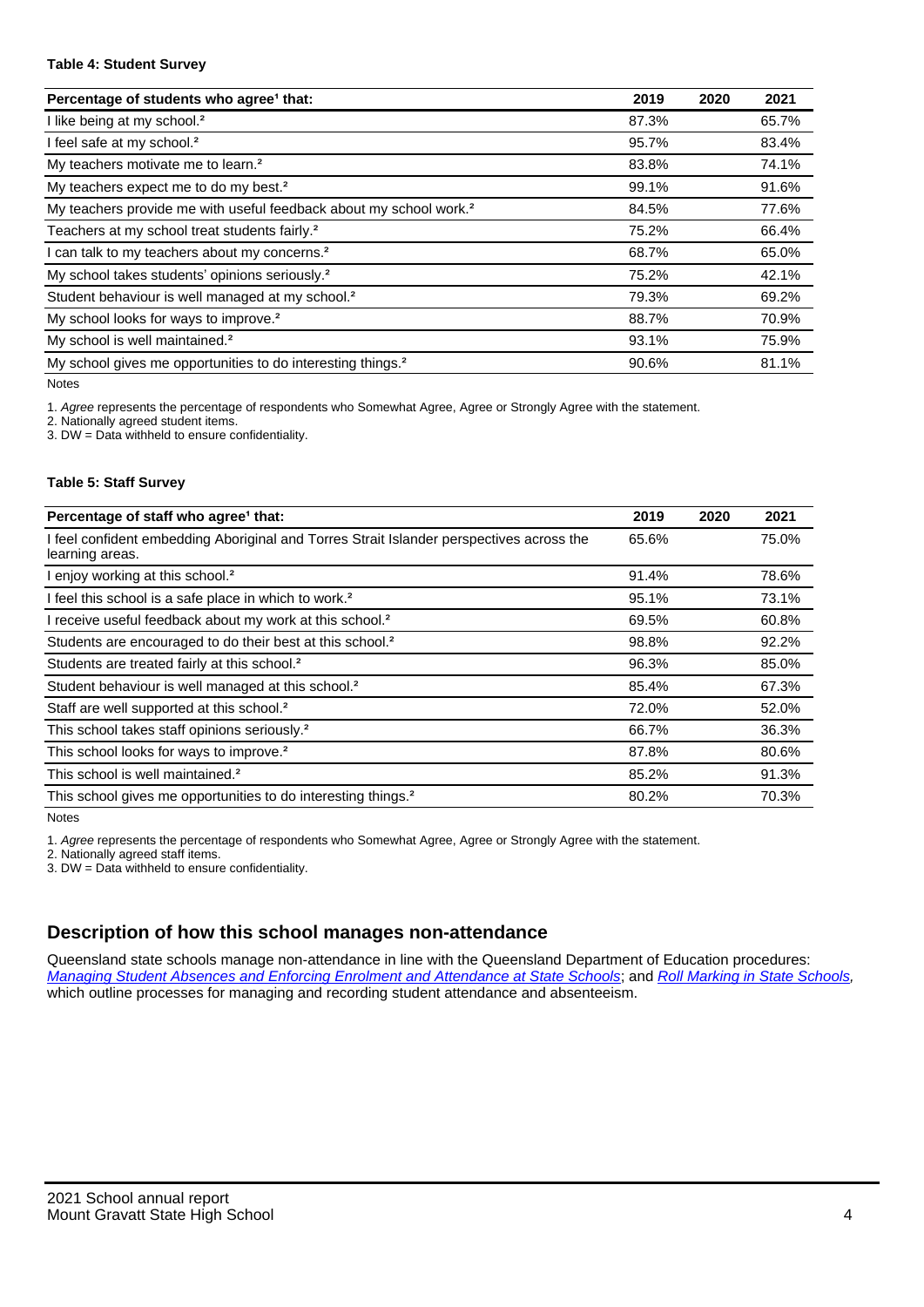# **School disciplinary absences**

### **Table 6: Count of school disciplinary absences at this school**

| Type of school disciplinary absence | 2019 | 2020 | 2021 |
|-------------------------------------|------|------|------|
| Short suspension                    | 94   | 67   | 97   |
| Long suspension                     | 4    |      | 3    |
| Exclusion                           | 3    | 2    | 2    |
| Cancellation                        | 0    |      | 0    |
| Total                               | 101  | 73   | 102  |

Notes

1. School disciplinary absence (SDA) data is a total of short suspensions (1–10 days), long suspensions (11–20 days), exclusions and cancellations. 2. The number of SDAs is not the number of students who received an SDA as one student may be suspended several times in a school year. Each time a student is suspended it is recorded as an additional SDA. The data does not reflect the outcomes of appeal decisions.

3. 2020 data was impacted by the COVID-19 health emergency. There were significantly fewer SDAs during the home-based learning period (the first five weeks of Term 2) compared to other years.

# **School funding**

## **School income broken down by funding source**

School income, reported by financial year accounting cycle using standardised national methodologies and broken down by funding source is available via the  $My$  School website.

## **How to access our income details**

- 1. Click on the My School link <http://www.myschool.edu.au/>.
- 2. Enter the school name or suburb of the school you wish to search.

| Search by school name or suburb | <b>School sector</b> | <b>School type</b> | <b>State</b> |  |
|---------------------------------|----------------------|--------------------|--------------|--|
|                                 |                      |                    |              |  |

3. Click on View School Profile to access the school's profile.



4. Click on Finances and select the appropriate year to view school financial information.

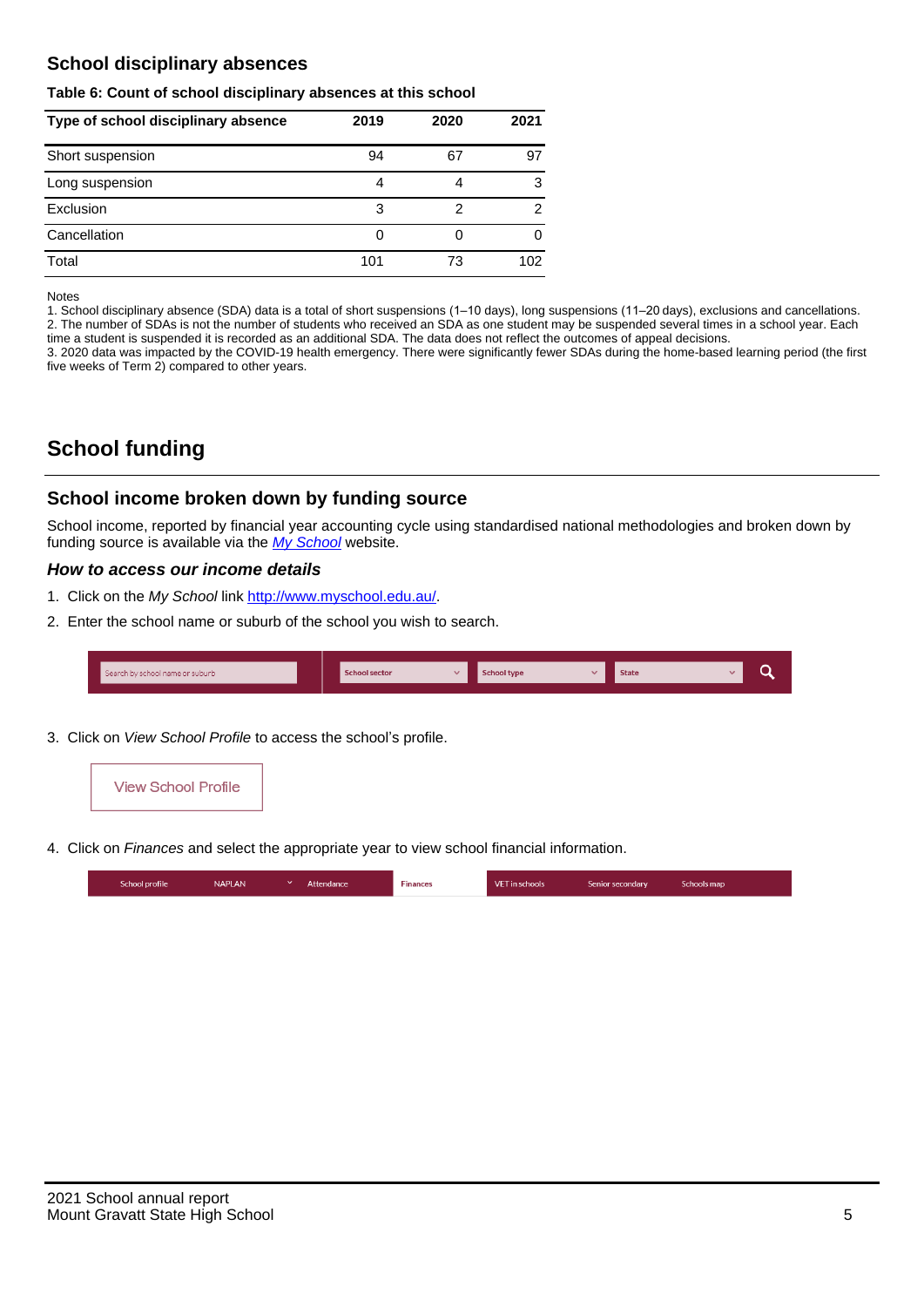# **Teacher standards and qualifications**

The Teacher registration eligibility requirements: Policy (p.1) states:

To be eligible for registration, a person must satisfy the Queensland College of Teachers (QCT) that they meet requirements regarding qualification and experience, or have otherwise met the requirements of the Australian Professional Standards for Teachers (APST). A person must also satisfy the QCT that they are suitable to teach and meet English language proficiency requirements. All these requirements are specified in the Act and the Education (Queensland College of Teachers) Regulation 2005 (the Regulation).

The qualifications required for teacher registration are successful completion of either -

- (a) a four-year initial teacher education program including teacher education studies of at least one year (e.g. a Bachelor of Education, or a double Bachelor degree in Science and Teaching) or
- (b) a one-year graduate initial teacher education program following a degree (e.g. a one-year Graduate Diploma of Education (Secondary) after a three-year Bachelor degree) or
- (c) another course of teacher education that the QCT is reasonably satisfied is the equivalent of (a) or (b). These are considered on a case-by-case basis.

For more information, please refer to the following link:

• <https://www.qct.edu.au/registration/qualifications>

# **Workforce composition**

## **Staff composition, including Indigenous staff**

### **Table 7: Workforce composition for this school**

|                    | <b>Teaching staff</b> |      |      | Non-teaching staff |      |      | Indigenous staff |      |      |
|--------------------|-----------------------|------|------|--------------------|------|------|------------------|------|------|
| <b>Description</b> | 2019                  | 2020 | 2021 | 2019               | 2020 | 2021 | 2019             | 2020 | 2021 |
| Headcount          | 99                    | 103  | 103  | 42                 | 48   | 45   |                  | <5   |      |
| <b>FTE</b>         | 91                    | .97  | 96   | 31                 | 33   | 33   |                  | <5   |      |

Notes

1. Teaching staff includes school leaders.

2. Indigenous refers to Aboriginal and Torres Strait Islander people of Australia.

3. FTE = full-time equivalent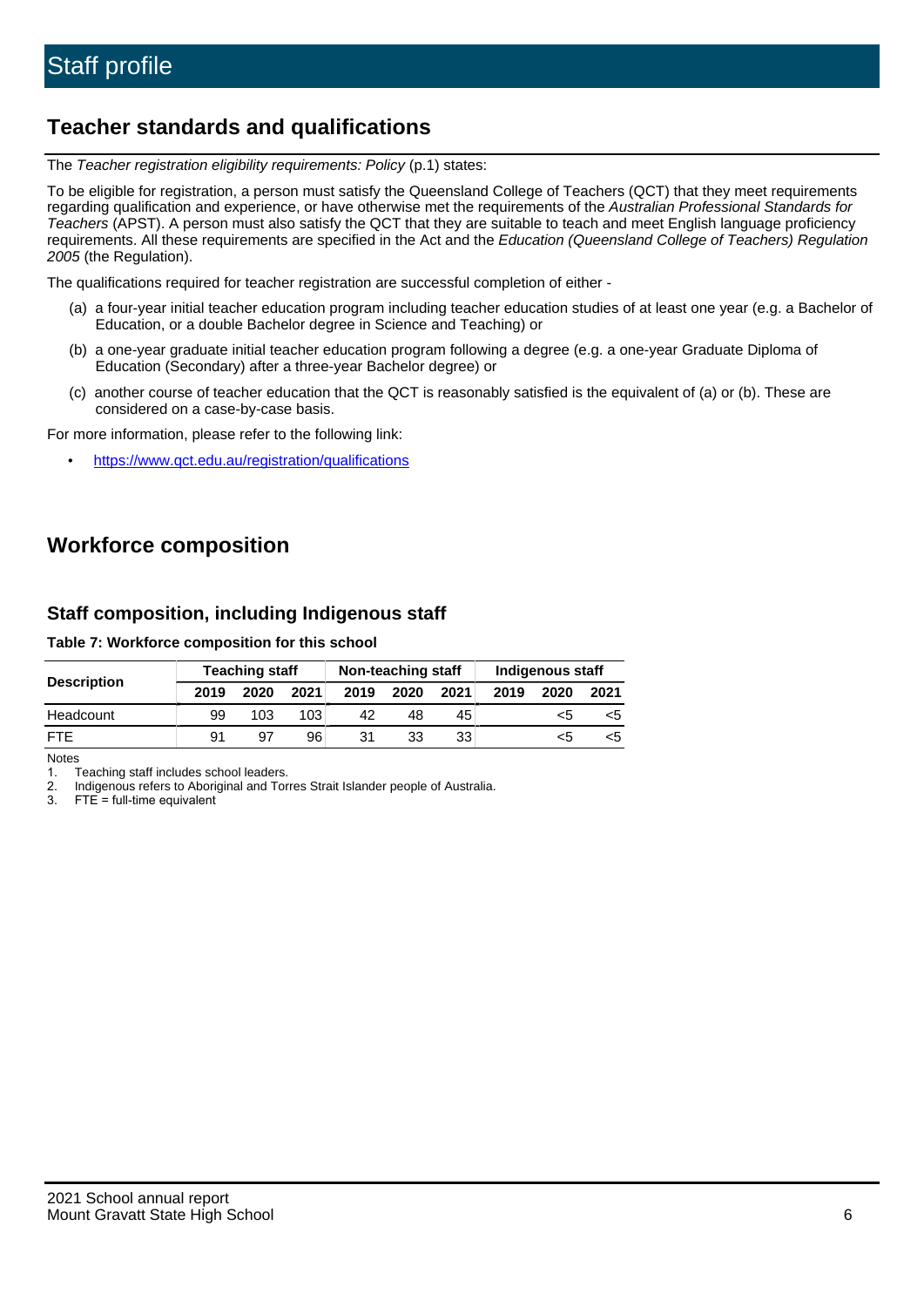# **Key student outcomes**

# **Student attendance**

Tables 8–9 show attendance rates at this school as percentages. In 2020, the COVID-19 health emergency affected student attendance in Queensland Government schools. Comparisons between 2020 and other years' attendance data should not be made.

#### **Table 8: Overall student attendance at this school**

| <b>Description</b>                                  | 2019 | 2020 | 2021 |
|-----------------------------------------------------|------|------|------|
| Overall attendance rate for students at this school | 93%  | 90%  | 91%  |

Notes

1. The attendance rate is the full- and part-time days attended as a percentage of enrolled school days.

2. Full-time students only.

#### **Table 9: Student attendance rates for each year level at this school**

| <b>Year Level</b> | 2019 | 2020 | 2021 |
|-------------------|------|------|------|
| Year 7            | 94%  | 92%  | 93%  |
| Year 8            | 94%  | 89%  | 92%  |
| Year 9            | 93%  | 90%  | 90%  |
| Year 10           | 93%  | 89%  | 90%  |
| Year 11           | 92%  | 89%  | 90%  |
| Year 12           | 93%  | 90%  | 89%  |

Notes

1. The attendance rate is the full- and part-time days attended as a percentage of enrolled school days.

2. Full-time students only.

3. DW = Data withheld to ensure confidentiality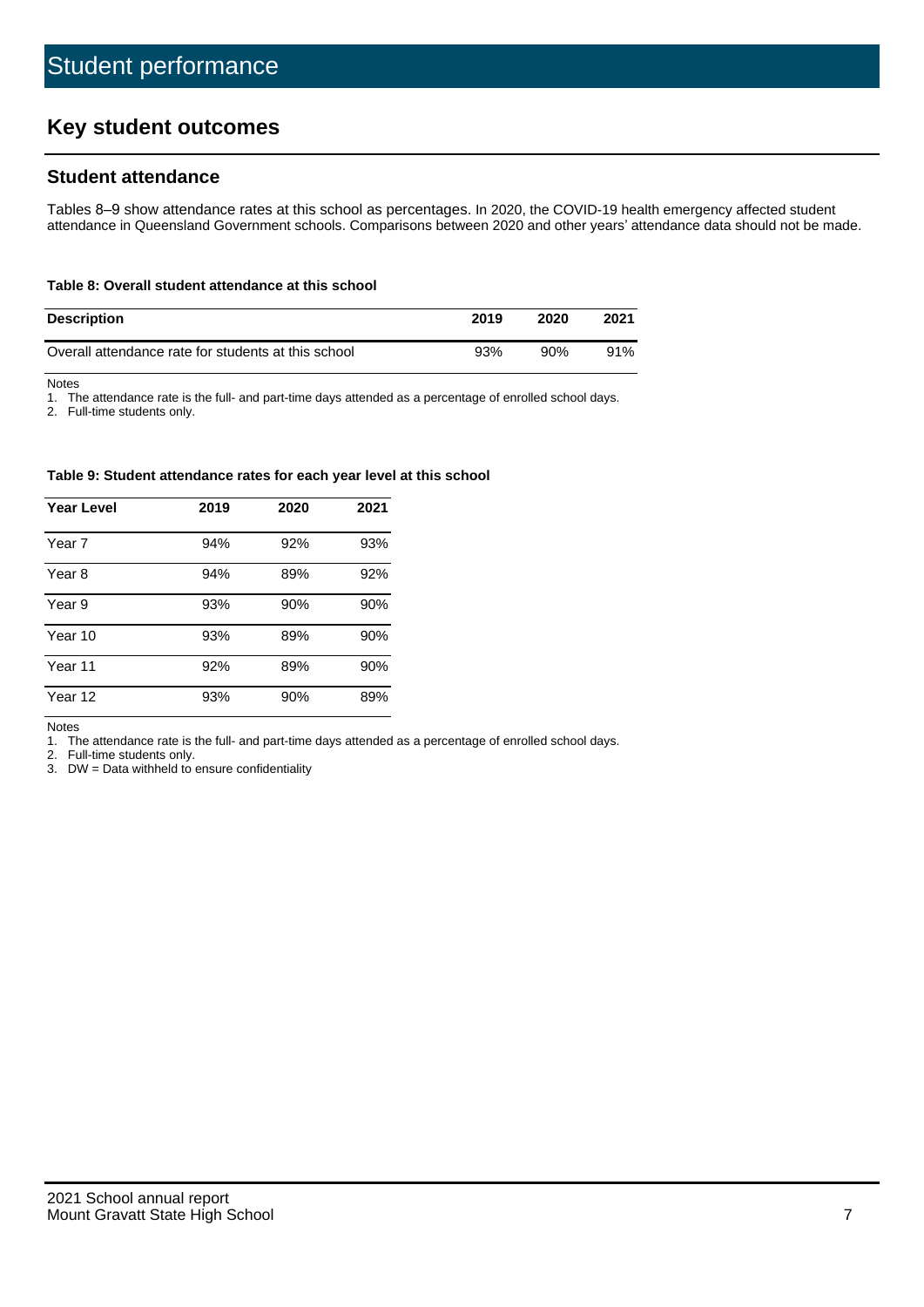# **NAPLAN**

Our reading, writing, spelling, grammar and punctuation, and numeracy results for the Years 3, 5, 7 and 9 NAPLAN tests are available via the [My School](http://www.myschool.edu.au/) website.

## **How to access our NAPLAN results**

- 1. Click on the My School link <http://www.myschool.edu.au/>.
- 2. Enter the school name or suburb of the school you wish to search.

| Search by school name or suburb | <b>School sector</b> | <b>School type</b>                        |          | <b>State</b> |  |
|---------------------------------|----------------------|-------------------------------------------|----------|--------------|--|
|                                 |                      |                                           |          |              |  |
|                                 |                      | $\sim$ $\sim$ $\sim$ $\sim$ $\sim$ $\sim$ | $\cdots$ |              |  |

3. Click on View School Profile of the appropriate school to access the school's profile.

| <b>View School Profile</b> |
|----------------------------|
|----------------------------|

4. Click on NAPLAN and select a year to view school NAPLAN information.

|  | School profile | <b>NAPLAN</b><br>$\sim$ 1 | Attendance | <b>Finances</b> | <b>VET</b> in schools | Senior secondary | Schools map |
|--|----------------|---------------------------|------------|-----------------|-----------------------|------------------|-------------|
|--|----------------|---------------------------|------------|-----------------|-----------------------|------------------|-------------|

#### Notes

- 1. If you are unable to access the internet, please contact the school for a hard copy of the school's NAPLAN results.
- 2. The National Assessment Program Literacy and Numeracy ([NAPLAN\)](http://www.nap.edu.au/naplan) is an annual assessment for students in Years 3, 5, 7 and 9.